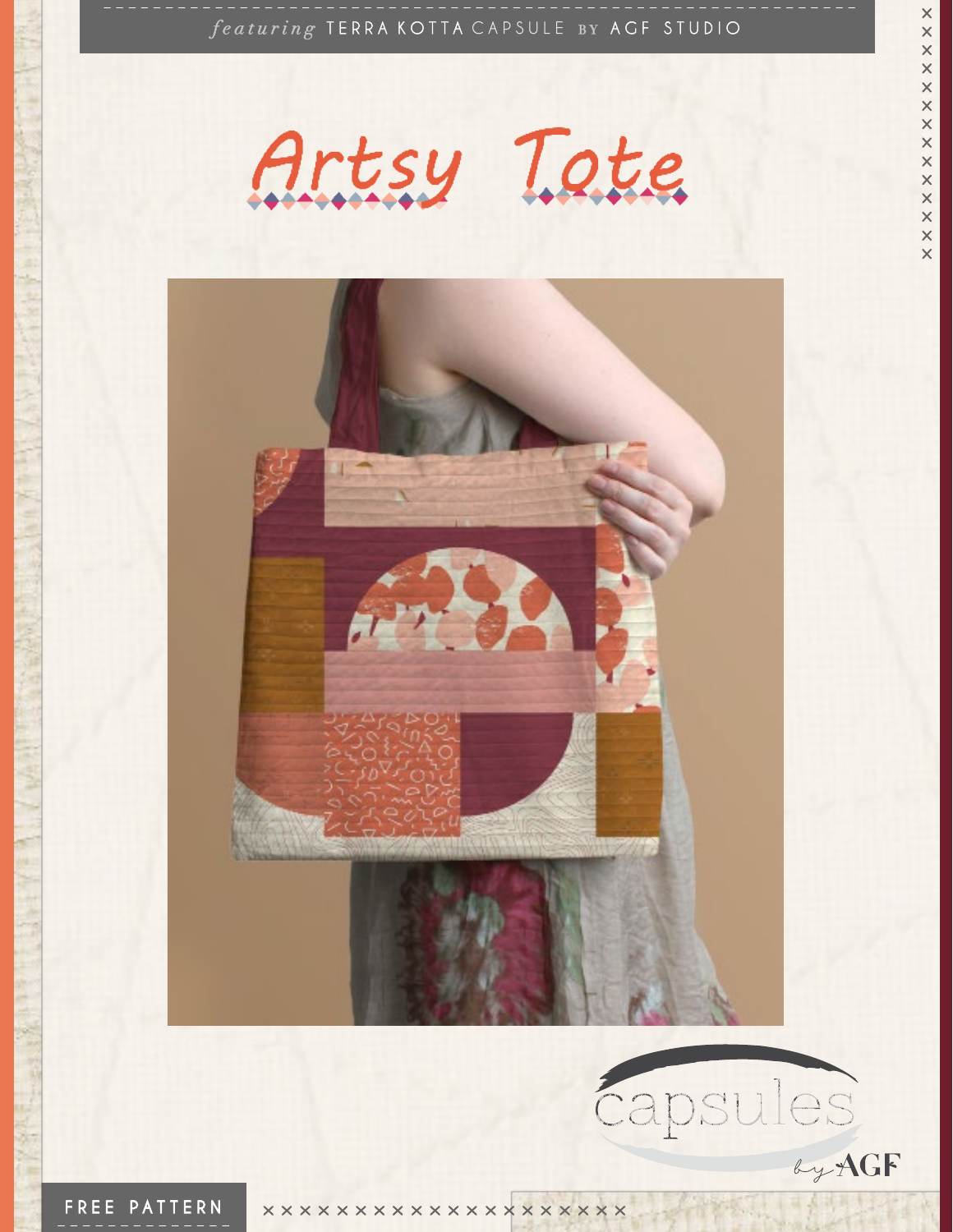

DESIGNED BY AGFStudio



## **RRAKOTTAE** FABRICS DESIGNED BY AGF STUDIO



CAP-TK-1509 TERRACOTTA MARKINGS



CAP-TK-1510 STENCILED BLUSH



CAP-TK-1508 SCULPTED MOTIF



CAP-TK-1501 RIPPLING TERRAIN

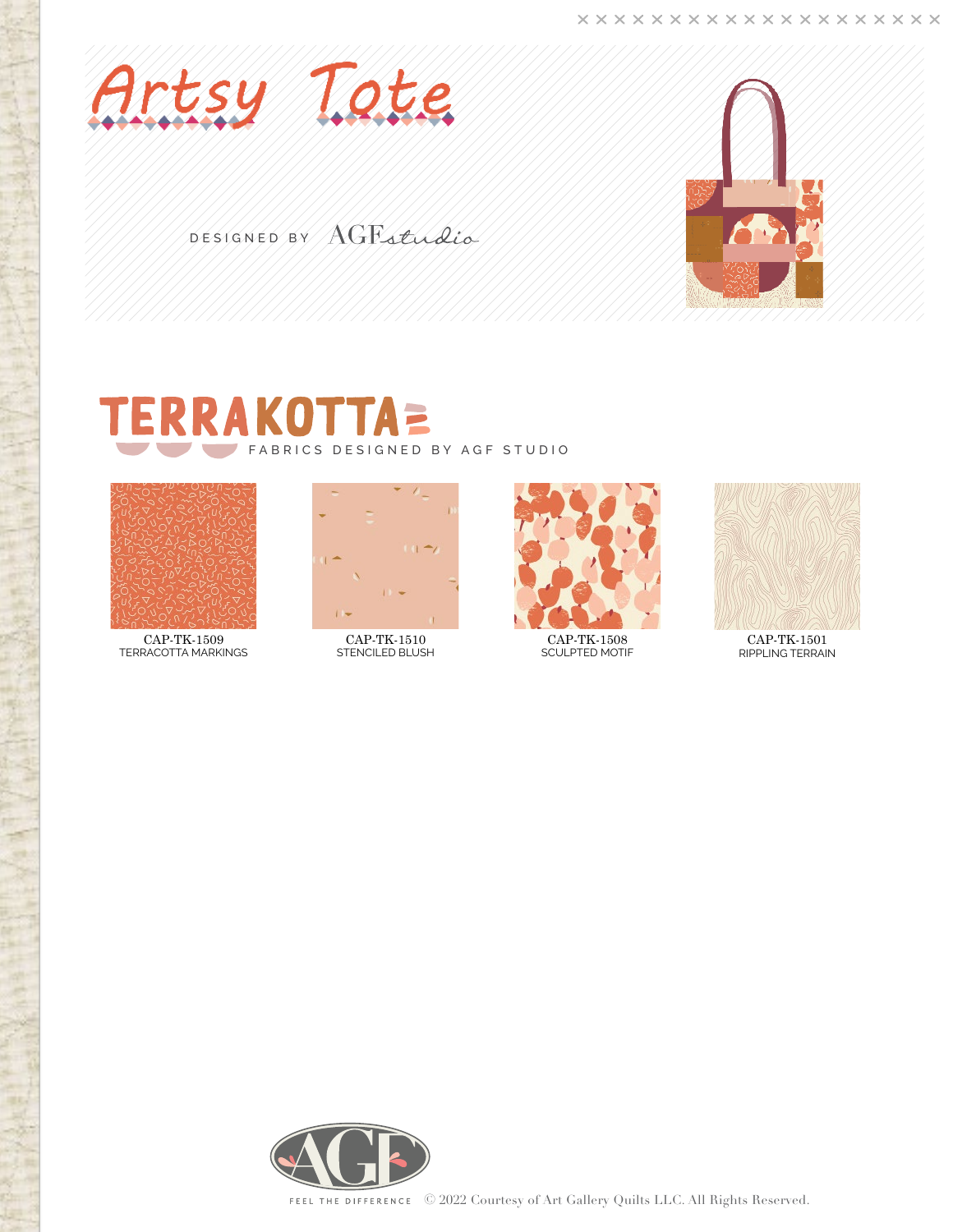# ADDITIONAL BLENDERS FOR THIS PROJECT



PE-492 WEATHERED BRICK



DSE-714 PECAN PRALINE



PE-488 BLOSSOMED



DSE-713 RED DESERT



PE-415 CAFE LATTE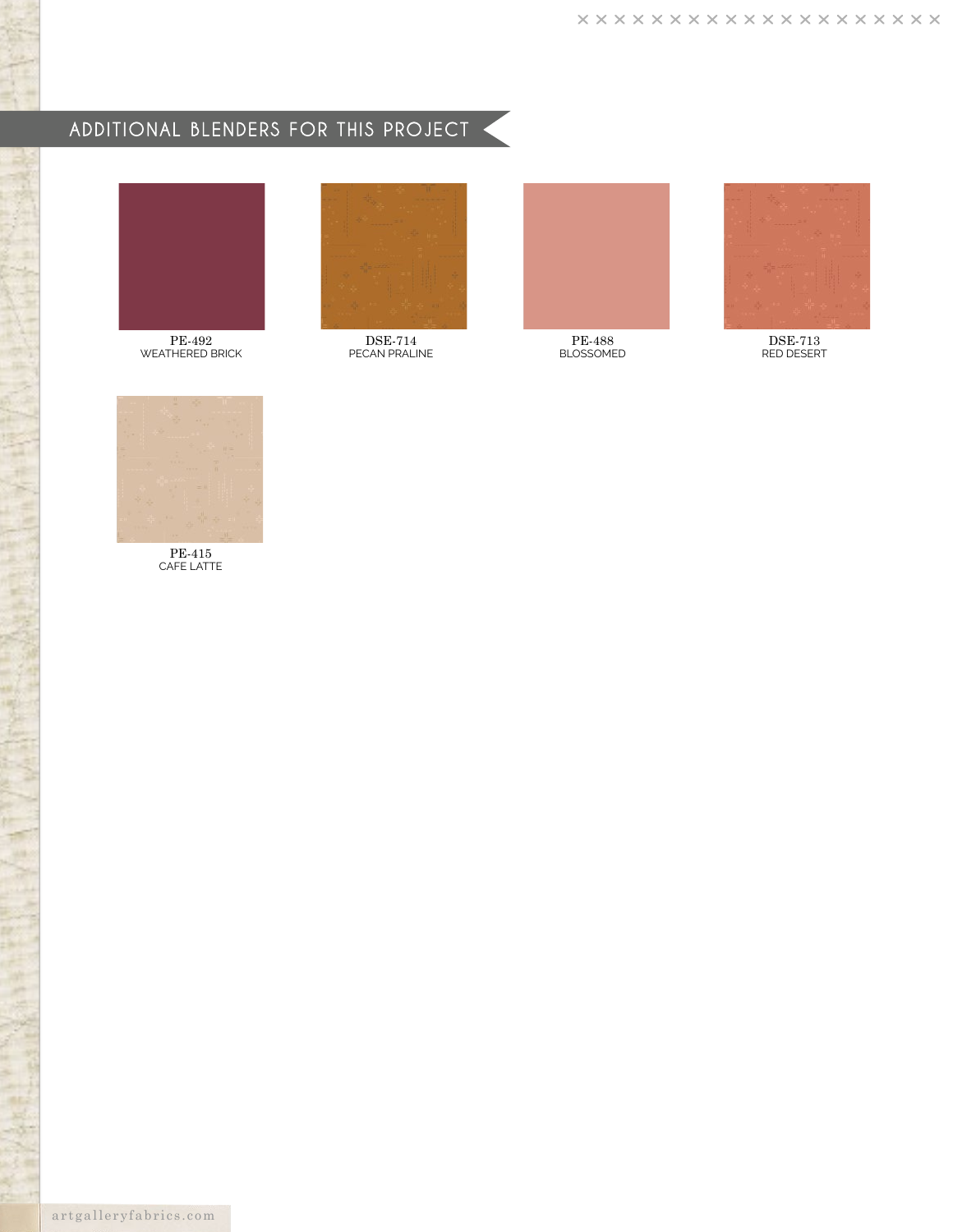Artsy Tote

FINISHED SIZE | 14" × 15"

## FABRIC REQUIREMENTS

| Fabric <b>A</b>                                  | CAP-TK-1509 | 1⁄4 yd. |
|--------------------------------------------------|-------------|---------|
| Fabric <b>B</b>                                  | PE-492      | ¾ yd.   |
| Fabric <b>C</b>                                  | CAP-TK-1510 | F8.     |
| Fabric <b>D</b>                                  | CAP-TK-1508 | F8.     |
| Fabric <b>E</b>                                  | DSE-714     | F8.     |
| Fabric <b>F</b>                                  | PE-488      | F8.     |
| Fabric <b>G</b>                                  | CAP-TK-1501 | % yd.   |
| Fabric <b>H</b>                                  | DSE-713     | F8.     |
| Fabric I                                         | DSE-715     | ½ yd.   |
| LINING FABRIC<br>Fabric G CAP-TK-1501 (Included) |             |         |

## CUTTING DIRECTIONS

*¼" seam allowances are included. WOF means width of fabric.*

- One (1) template 1 from fabric **A**.
- One (1) 4½'' square from fabric **A**.
- One (1) 14½'' x 7½'' rectangle from fabric **A** (drop in pocket).
- One (1) template 1 from fabric **B**.
- Three (3) templates 2 from fabric **B**.
- Two (2) 22'' x 4'' strips from fabric **B** (handles).
- One (1) 8½'' x 3½'' rectangle from fabric **C**.
- Two (2) templates 1 from fabric **D**.
- One (1) 3½'' x 9½'' rectangle from fabric **D**.
- One (1) 5½'' x 4½'' rectangle from fabric **E**.
- One (1) 3½'' x 4½'' rectangle from fabric **E**.
- One (1) 8 ½'' x 2½'' rectangle from fabric **F**.
- Two (2) 14½'' x 15½'' rectangles from fabric **G** (lining).
- Two (2) templates 2 from fabric **G**.
- One (1) 15½'' x 1½'' rectangle from fabric **G**.
- One (1) template 1 from fabric **H**.
- One (1) 15½'' x 14½'' rectangle from fabric **I** (back of tote).

## CONSTRUCTION

*Sew all rights sides together with ¼*" *seam allowance.* 

• Join template 1 with template 2 matching the following fabric combinations:



DIAGRAM 1

• Join one (1) **A**-**B** block, one (1) 4½'' x 5½'' rectangle from fabric **E** and one (1) **H**-**G** block following the diagram below.



DIAGRAM 2

• Take two (2) **D**-**B** blocks and join them following the diagram below.



DIAGRAM 3

• Join one (1) 4½'' square from fabric **A** and one (1) **B**-**H** block following the diagram below.



DIAGRAM 4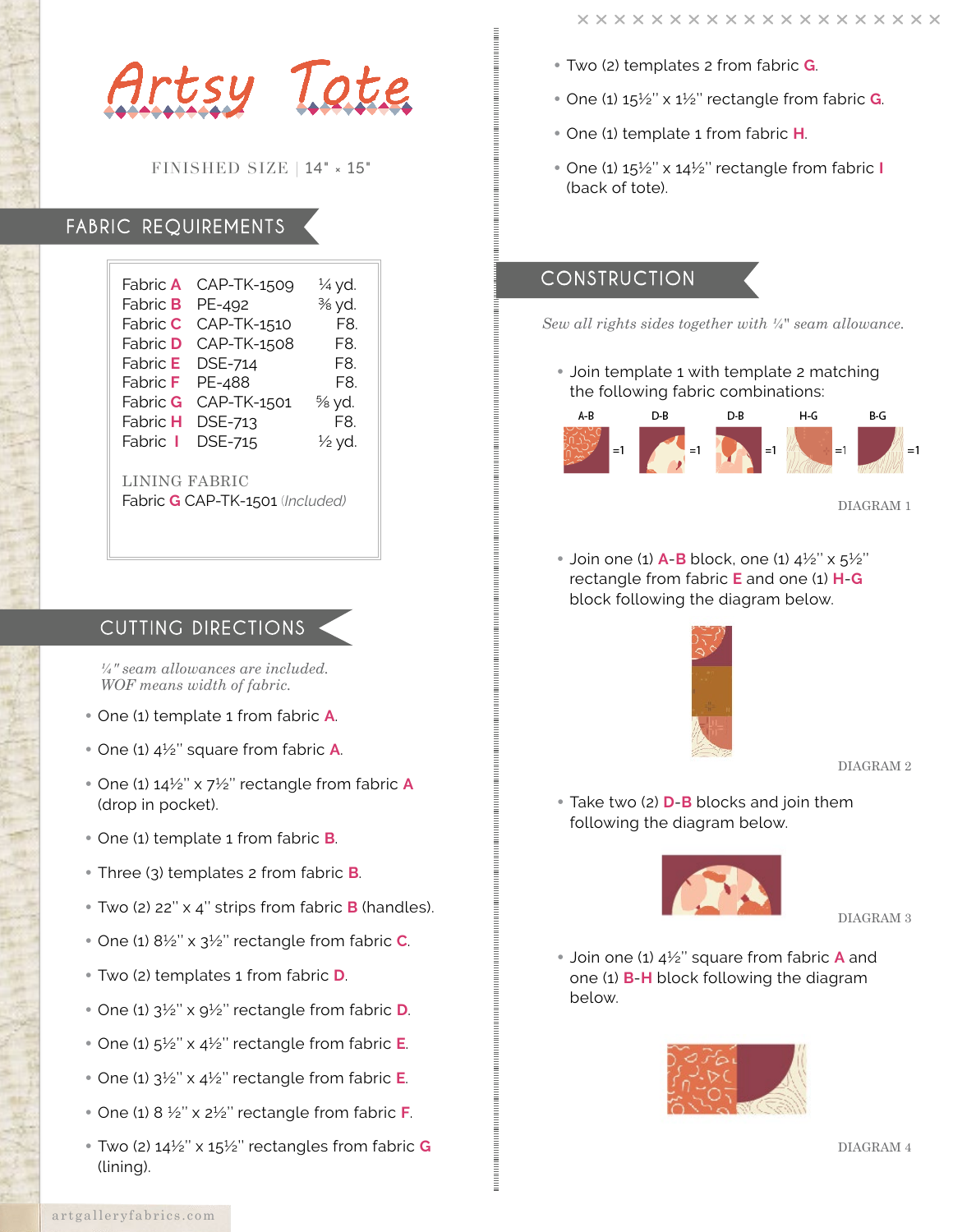• Feel free to quilt the back of the tote as well.

• Take both assembled pieces from diagram 3 and 4, one (1) 8½'' x 3½'' rectangle from fabric **C**, one (1) 8 ½'' x 2 ½'' rectangle from fabric **F** and join them following the diagram below.



DIAGRAM 5

• Join one (1) 3½'' x 9½'' rectangle from fabric **D** and one (1) 3½'' x 4½'' rectangle from fabric **E** following the diagram below.



#### DIAGRAM 6

• Now, join the assembled rows from diagrams 2, 5 and 6 following the diagram below.



DIAGRAM 7

• Take one (1) 15½'' x 1½'' strip from fabric **G** and join it at the bottom of the assembled block.



DIAGRAM 8

LINING & DROP IN POCKET

#### **Drop in pocket:**

• Quilt as desired.

- Take the  $14\frac{1}{2}$ " x 7<sup>1</sup>/<sub>2</sub>" rectangle from fabric **A**, which will be your drop in pocket, and fold it in half. (diagram 9.1).
- Sew right and left side edges at a  $\frac{1}{4}$ " seam allowance. Leave the bottom edge open and un-sewn. (diagram 9.2)
- Turn the pocket flap inside out. Press.
- $\bullet$  Stitch a decorative line  $\frac{1}{4}$ " from the folded edge. This will ensure your lined drop-in pocket doesn't wrinkle or buckle during normal use (diagram 9.3)
- Line the bottom open edge of the dropin pocket up with the marked line on the right side of the bag lining from fabric **G**. The top of the pocket should be pointing towards the bottom of the bag. (diagram 9.4). Pin.
- Sew one straight line along the bottom edge of the pocket.
- Flip the pocket up into its rightful place. Press. Edge-stitch the right and left sides of the pocket. Backstitch to lock the seams in place, at the beginning and end of each stitching line. (diagram 9.5)
- Divide the width of the pocket into 3 equal sections and mark these intervals with water soluble pen.
- Make a vertical stitching line through the pocket and lining fabric at each of the intervals. This will create 3 drop-in pockets. (diagram 9.6)

artgalleryfabrics.com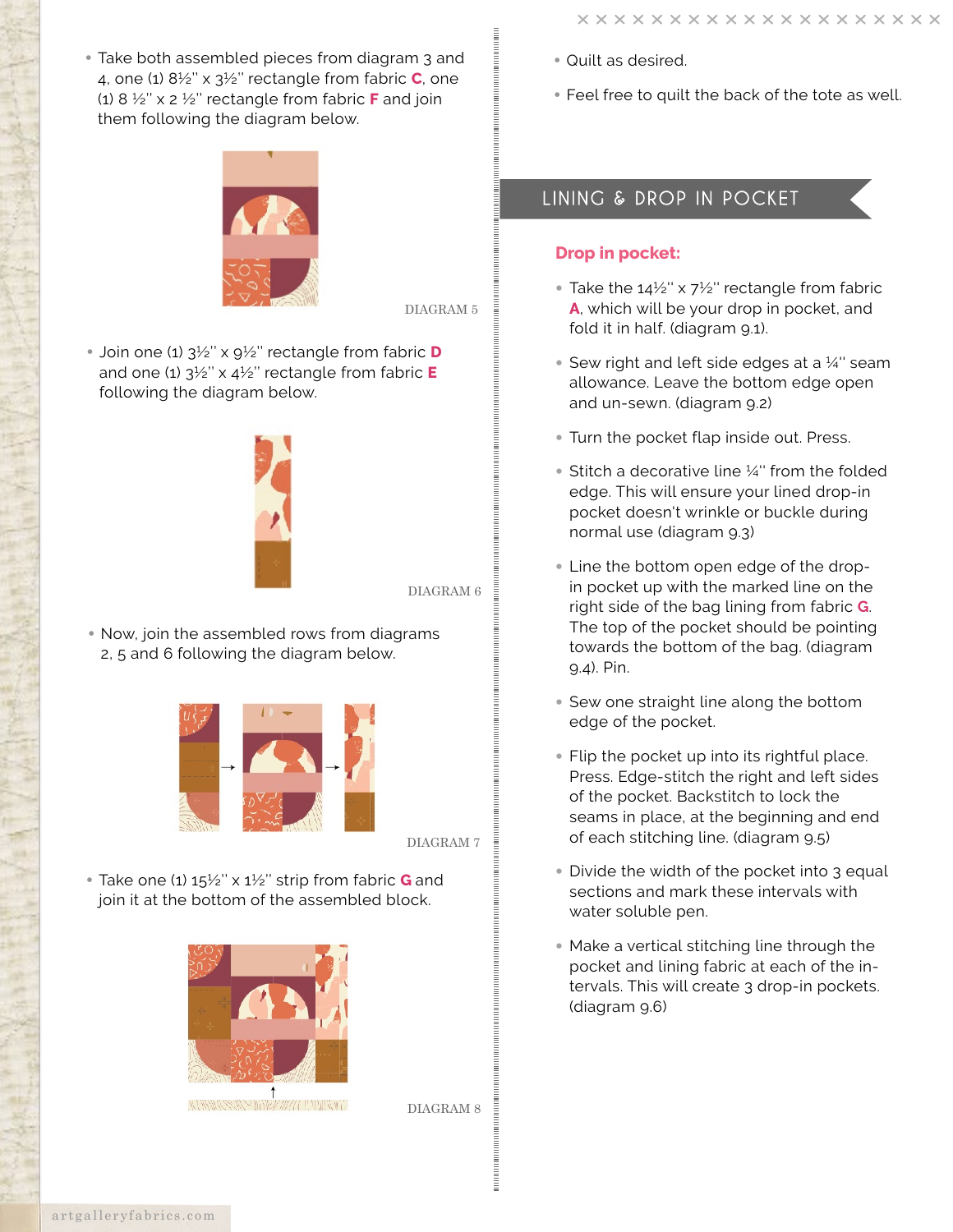

DIAGRAM 9.6

#### **Creating Boxed Corners**

- Sew front and back tote with right sides together at ¼'' seam allowance. Also sew the two lining pieces from fabric **G** together but leave a small unsewn portion at the bottom in order to pull right side of the bag through.
- We want to box the interior corners to get a really nice flat bottom on the bag; this way the tote bag will have more body.
- At the corners of the front and back of the tote, draw with an eraseable pen a  $\frac{1}{2}$ " square on the wrong side of the fabric. Repeat this process for your lining.(Diagram 10 )
- Take the exterior of the bag (wrong side out) and pinch the two layers of the tote to get a little triangle on one corner. Flatten it down a little bit and make sure the top and bottom seams are lined up. Hold it tight.



DIAGRAM 11

• The points of the squares you drew on each side of the tote should match up. Pin in place and stitch on the line. Repeat this for the other side of your tote as well as your lining pieces. (Diagram 12)



DIAGRAM 12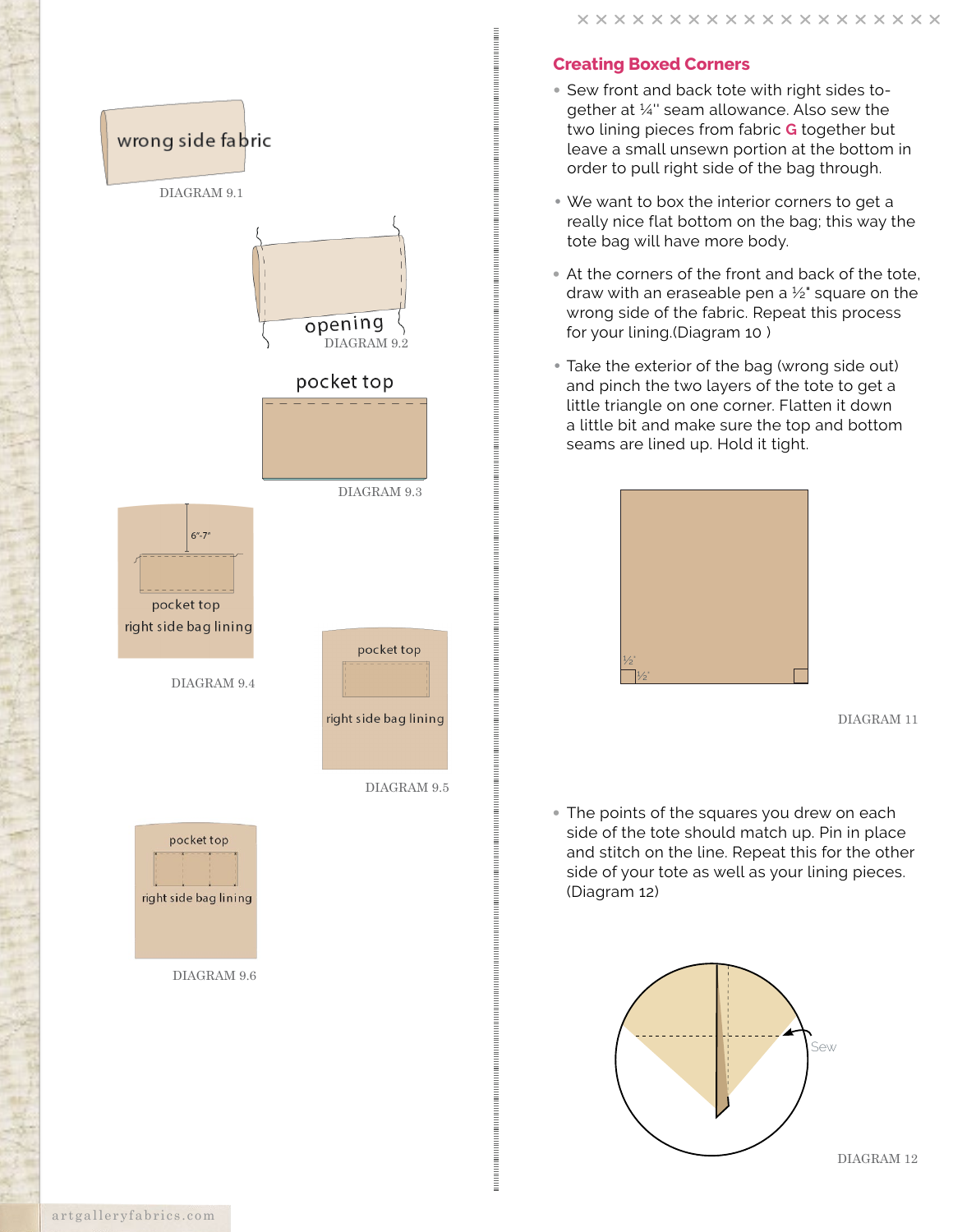- Insert the main bag inside the lining body, so the right sides are facing together. Match all the seamlines and pin.
- Beginning at a side seam, stitch a  $\frac{1}{4}$  seam almost all the way around the top of the tote.
- Pull both fabrics through the lining gap, turning the tote bag right-side out. Close the lining by hand or machine stitch.
- Top-stitch around the tote bag's entire opening to finish edges.

#### **Straps**

- Take two (2) 22" x 4" strips from fabric **B**, and place fusible interfacing on the wrong side of the fabric.
- Fold the short edges  $\frac{1}{4}$ " in and top stitch.
- Fold the strips in half length wise to create a crease in the center.
- Open them and fold the edges towards the center crease.
- Fold the folded edges and top stitch.
- Take one of the straps and measure about 3½" from the side of the tote.
- Pin the strap and sew a 1" x 1<sup>1/8</sup>" rectangle to hold your strap in place .
- Repeat the same step on the other side and the other strap.
- Enjoy!



DIAGRAM 14

DIAGRAM 13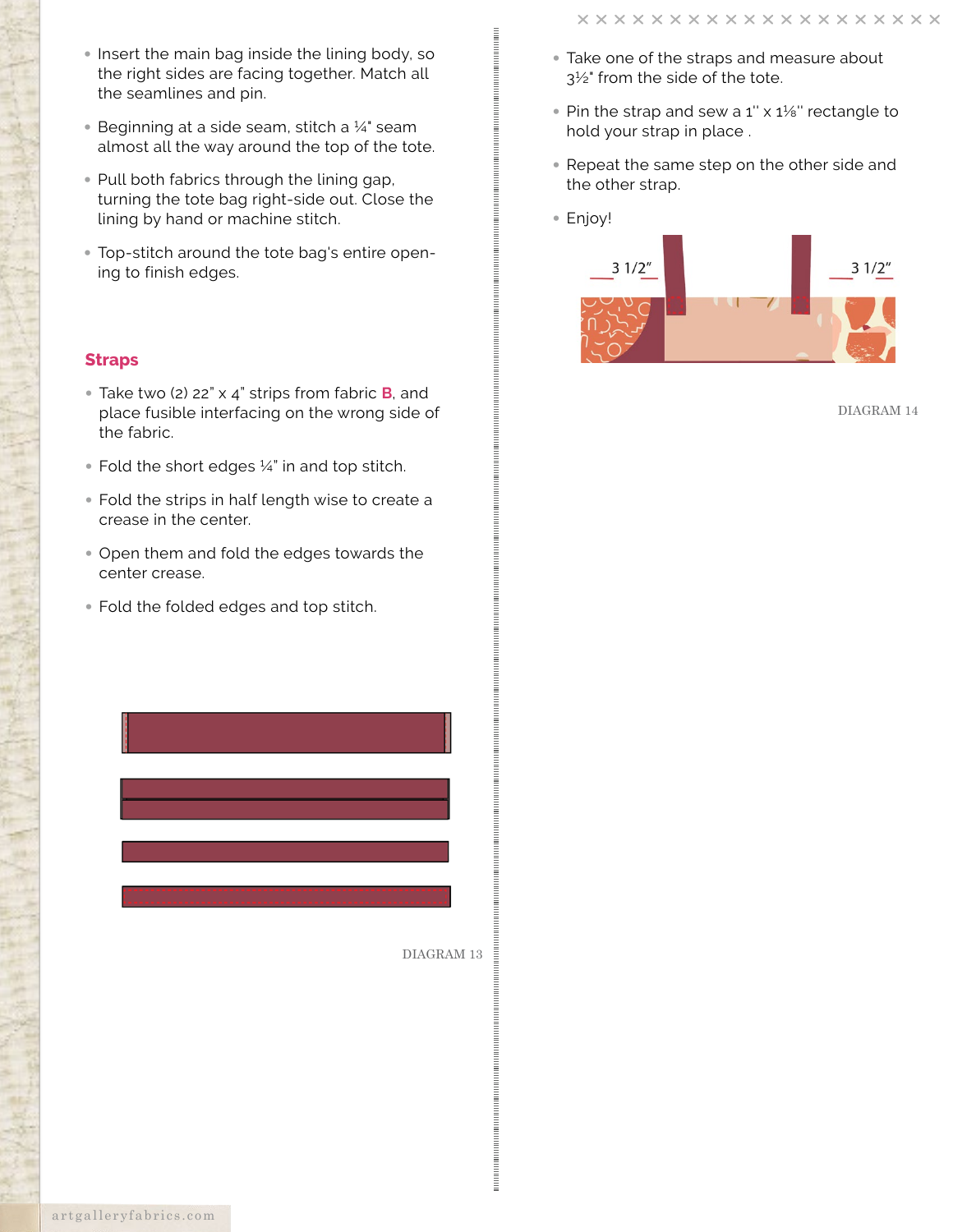



**xxxxxxxxxxxxxxxxxxxxxxxxxxxxxx** 



### artgalleryfabrics.com

NOTE: While all possible care has been taken to ensure the accuracy of this pattern, We are not responsible for printing errors or the way in which individual work varies.

Please read instructions carefully before starting the construction of this quilt. If desired, wash and iron your fabrics before starting to cut.

© 2022 Courtesy of Art Gallery Quilts LLC. All Rights Reserved.